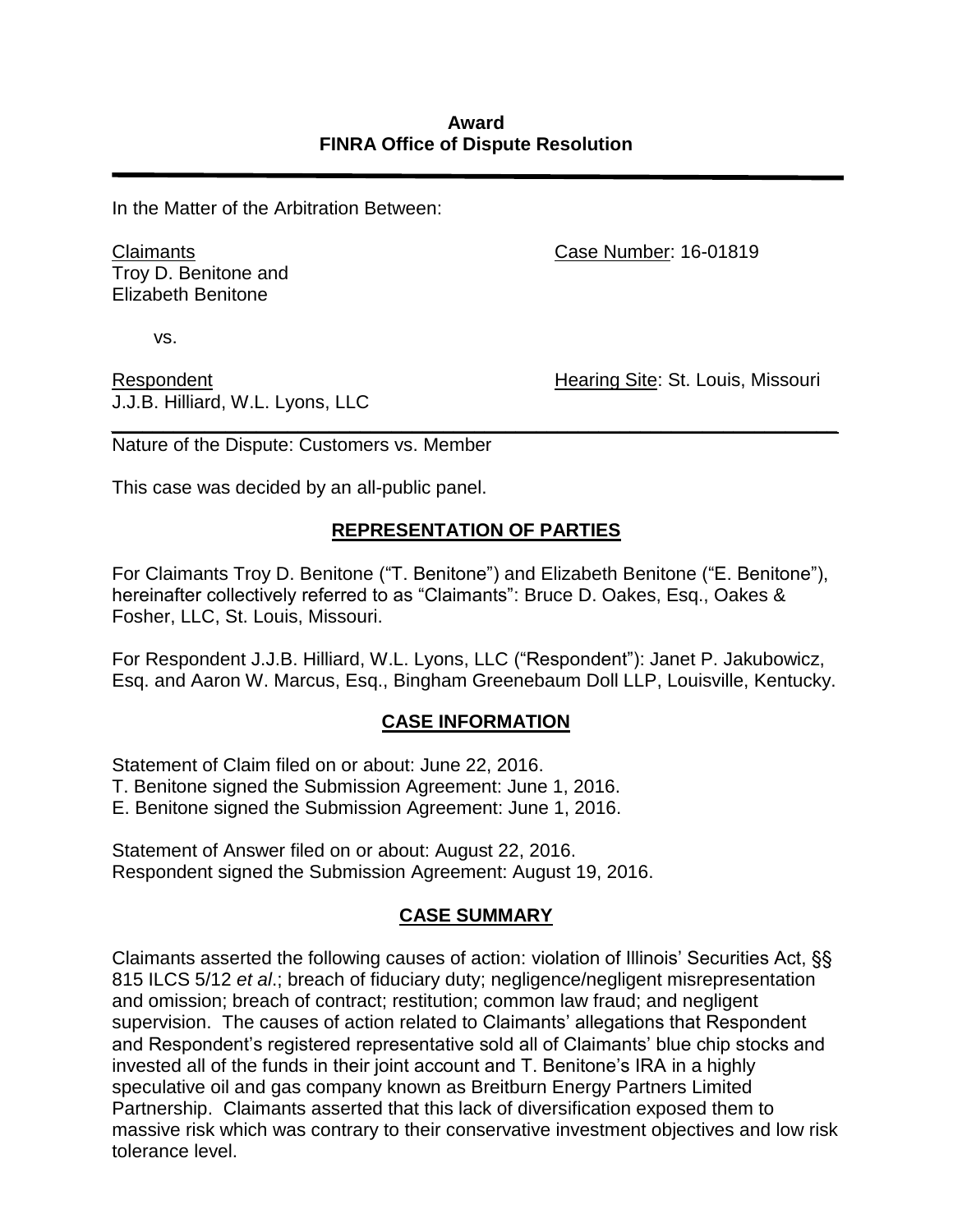Unless specifically admitted in the Statement of Answer, Respondent denied the allegations made in the Statement of Claim and asserted various affirmative defenses.

## **RELIEF REQUESTED**

In the Statement of Claim*,* Claimants requested \$400,000.00 in compensatory (statutory) damages, unspecified punitive damages, interest, attorneys' fees, costs, including FINRA filing fees and forum fees, and other appropriate relief.

In the Statement of Answer, Respondent requested that Claimants' Statement of Claim be dismissed with prejudice and that it be awarded costs, attorneys' fees, and other appropriate relief.

At the close of the hearing, Claimants requested \$441,338.73 in compensatory (statutory) damages, unspecified punitive damages, \$94,150.00 in attorneys' fees, and \$18,399 in costs and forum fees.

### **OTHER ISSUES CONSIDERED AND DECIDED**

The Arbitrators acknowledge that they have each read the pleadings and other materials filed by the parties.

On the record at the hearing, Claimants withdrew their claims related to T. Benitone's IRA. The Panel did not adjudicate any claims involving T. Benitone's IRA.

On the record at the hearing, Claimants offered Exhibit 72, phone records specifically requested in discovery and which had been compelled by the Panel's Order, but not produced to Respondent prior to the hearing. Claimants' counsel explained that he had not realized the significance of the records prior to the hearing. Claimants' counsel is admonished by the Panel for this discovery violation herein.

The parties present at the hearing have agreed that the Award in this matter may be executed in counterpart copies or that a handwritten, signed Award may be entered.

# **AWARD**

After considering the pleadings, the testimony, and the evidence presented at the hearing, the Panel has decided in full and final resolution of the issues submitted for determination as follows:

- 1. Respondent J.J.B. Hilliard, W.L. Lyons, LLC is liable for and shall pay to Claimants Troy D. Benitone and Elizabeth Benitone the sum of \$450,000.00 in compensatory damages.
- 2. Respondent J.J.B. Hilliard, W.L. Lyons, LLC is liable for and shall pay to Claimants Troy D. Benitone and Elizabeth Benitone the sum of \$100,000.00 in punitive damages pursuant to Loitz v. Remington Arms Co., 138 111.2d 404 (Ill. 1990) (citing the Restatement (Second) of Torts § 908(2)); State Farm Mutual Automotive Ins. Co. v. Campbell, 123 S. Ct. 1513 (2003); and FINRA's Arbitrator's Guide, p. 68.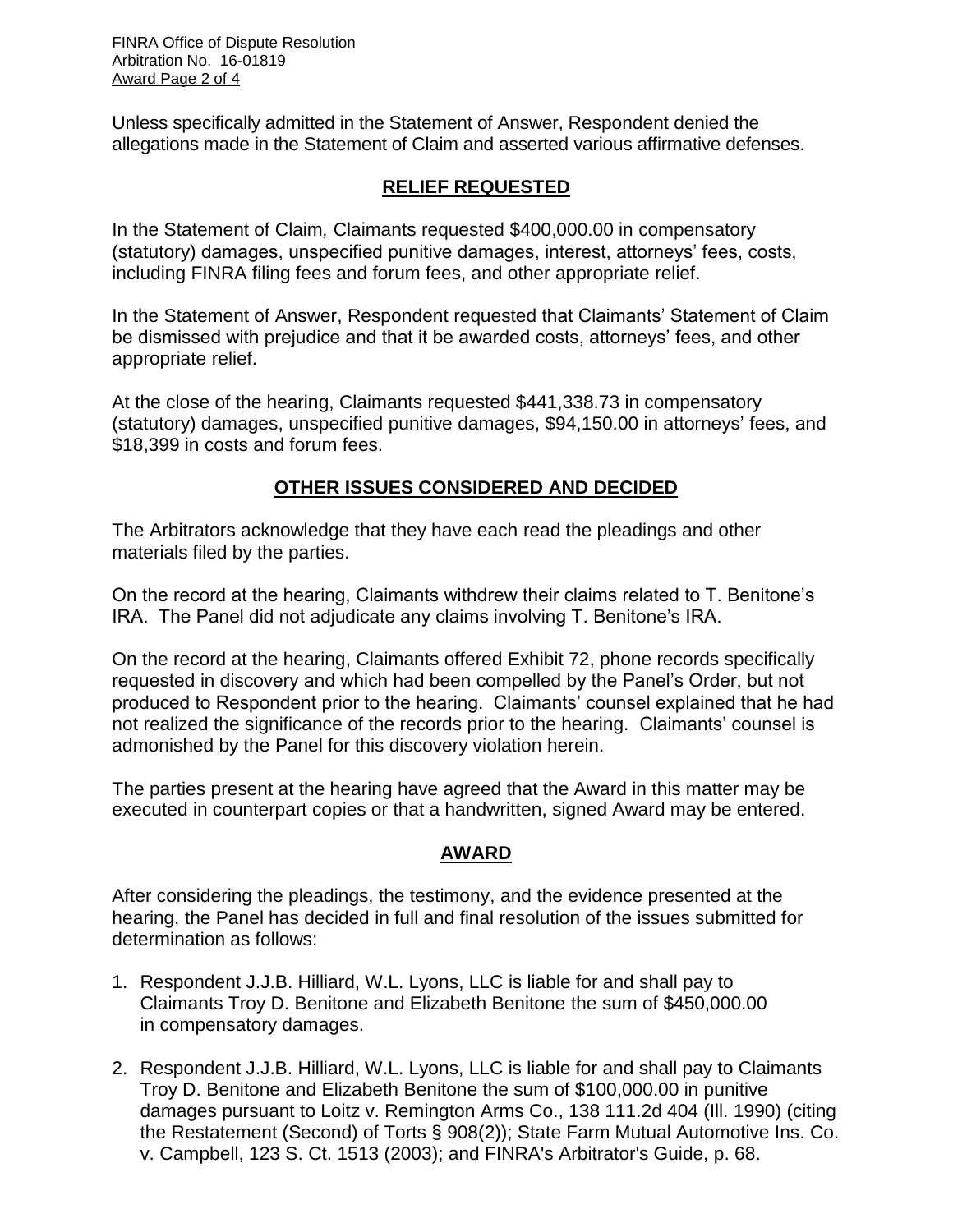- 3. Respondent J.J.B. Hilliard, W.L. Lyons, LLC is liable for and shall pay to Claimants Troy D. Benitone and Elizabeth Benitone the sum of \$18,399.00 in costs.
- 4. Respondent J.J.B. Hilliard, W.L. Lyons, LLC is liable for and shall pay to Claimants Troy D. Benitone and Elizabeth Benitone the sum of \$300.00 as reimbursement for the non-refundable portion of Claimants' FINRA filing fee.
- 5. Any and all claims for relief not specifically addressed herein, including attorneys' fees, are denied.

# **FEES**

Pursuant to the Code of Arbitration Procedure, the following fees are assessed:

#### **Filing Fees**

FINRA Office of Dispute Resolution assessed a filing fee\* for each claim:

 $\frac{1}{10}$  Initial Claim Filing Fee  $\frac{1}{10}$   $\frac{1}{25.00}$ 

*\*The filing fee is made up of a non-refundable and a refundable portion.* 

#### **Member Fees**

Member fees are assessed to each member firm that is a party in these proceedings or to the member firm that employed the associated persons at the time of the events giving rise to the dispute. Accordingly, as a party, Respondent J.J.B. Hilliard, W.L. Lyons, LLC is assessed the following:

| Member Surcharge   | $= $1,900.00$ |
|--------------------|---------------|
| Member Process Fee | $= $3,750.00$ |

### **Discovery-Related Motion Fees**

Fees apply for each decision rendered on a discovery-related motion.

| Two (2) decisions on discovery-related motions on the papers<br>with one (1) arbitrator $@$ \$200.00/decision | $= $ 400.00$ |
|---------------------------------------------------------------------------------------------------------------|--------------|
| Claimants submitted one (1) discovery-related motion                                                          |              |
| Respondent submitted one (1) discovery-related motion                                                         |              |
| <b>Total Discovery-Related Motion Fees</b>                                                                    | $=$ \$400.00 |

The Panel has assessed \$400.00 of the discovery-related motion fees to Respondent J.J.B. Hilliard, W.L. Lyons, LLC.

### **Hearing Session Fees and Assessments**

The Panel has assessed hearing session fees for each session conducted. A session is any meeting between the parties and the arbitrator(s), including a pre-hearing conference with the arbitrator(s), that lasts four (4) hours or less. Fees associated with these proceedings are: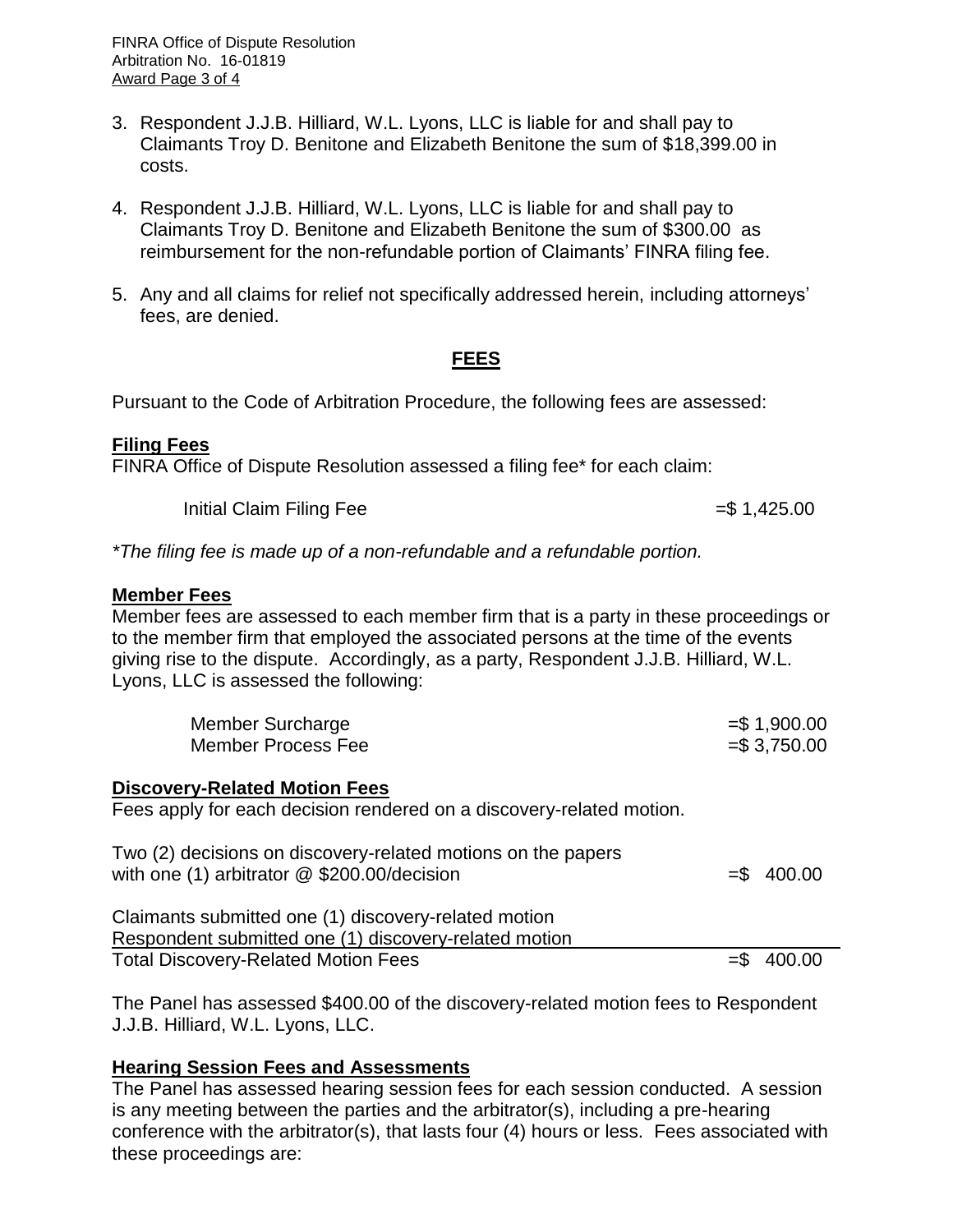| Two (2) pre-hearing sessions with the Panel $@$ \$1,125.00/session |                   |            | $= $ 2,250.00$ |
|--------------------------------------------------------------------|-------------------|------------|----------------|
| Pre-hearing conferences: October 14, 2016                          |                   | 1 session  |                |
|                                                                    | July 12, 2017     | 1 session  |                |
| Eight (8) hearing sessions $@$ \$1,125.00/session                  |                   |            | $= $ 9,000.00$ |
| <b>Hearing Dates:</b>                                              | September 5, 2017 | 2 sessions |                |
|                                                                    | September 6, 2017 | 2 sessions |                |
|                                                                    | September 7, 2017 | 2 sessions |                |
|                                                                    | September 8, 2017 | 2 sessions |                |
| <b>Total Hearing Session Fees</b>                                  |                   |            | $= $11,250.00$ |

The Panel has assessed \$11,250.00 of the hearing session fees to Respondent J.J.B. Hilliard, W.L. Lyons, LLC.

All balances are payable to FINRA Office of Dispute Resolution and are due upon receipt.

## **ARBITRATION PANEL**

| David F. Barrett  | -                        | <b>Public Arbitrator, Presiding Chairperson</b> |
|-------------------|--------------------------|-------------------------------------------------|
| Janet M. Thompson | $\overline{\phantom{a}}$ | <b>Public Arbitrator</b>                        |
| Kim L. Kirn       | -                        | <b>Public Arbitrator</b>                        |

I, the undersigned Arbitrator, do hereby affirm that I am the individual described herein and who executed this instrument, which is my award.

### **Concurring Arbitrators' Signatures**

/s/ David F. Barrett David F. Barrett Public Arbitrator, Presiding Chairperson

/s/ Janet M. Thompson Janet M. Thompson Public Arbitrator

/s/ Kim L. Kirn

Kim L. Kirn Public Arbitrator 09/22/17

Signature Date

09/22/17 Signature Date

09/22/17 Signature Date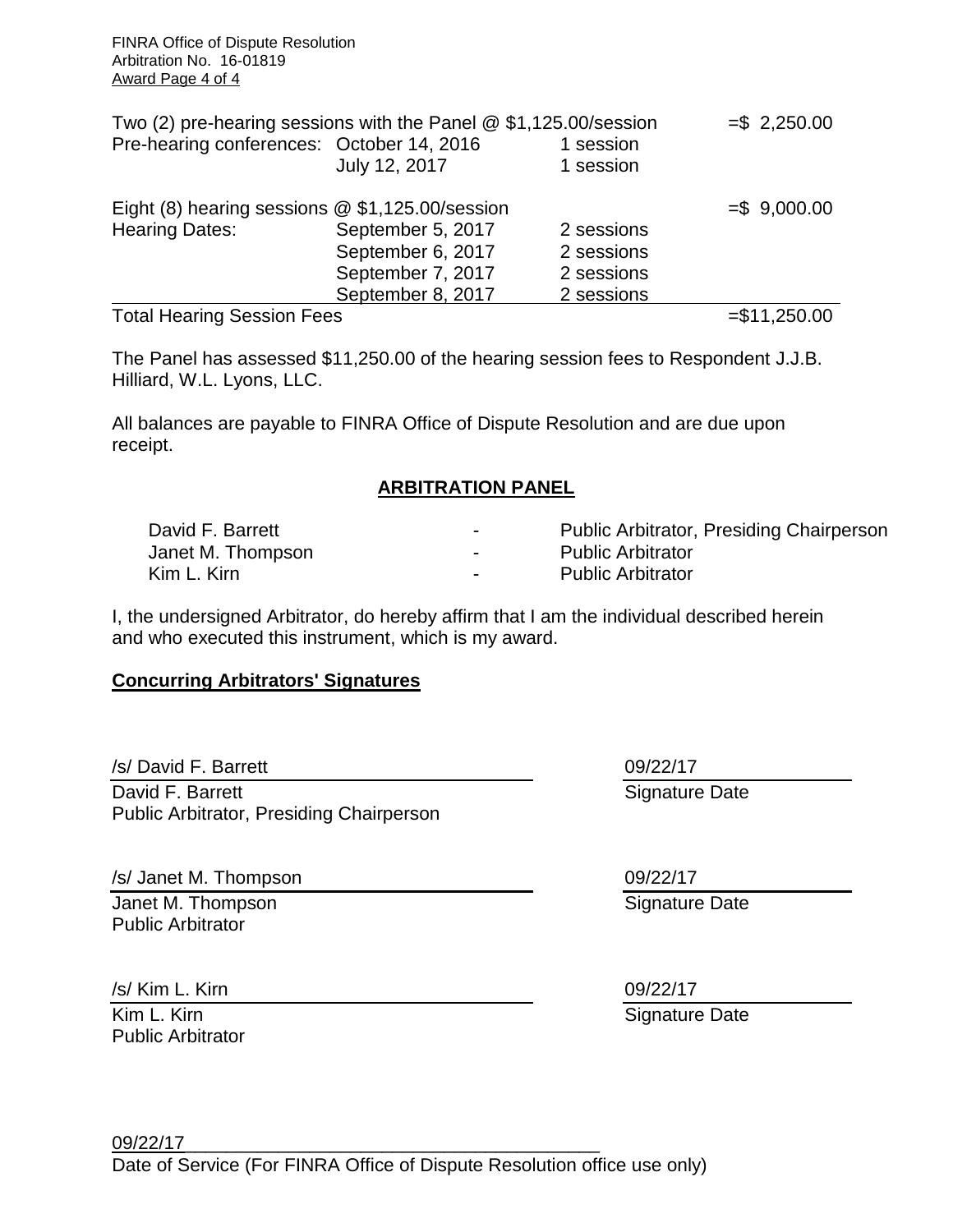| Two (2) pre-hearing sessions with the Panel $@$ \$1,125.00/session |                   |            | $= $ 2,250.00$ |
|--------------------------------------------------------------------|-------------------|------------|----------------|
| Pre-hearing conferences: October 14, 2016                          |                   | 1 session  |                |
|                                                                    | July 12, 2017     | 1 session  |                |
| Eight (8) hearing sessions $@$ \$1,125.00/session                  |                   |            | $= $ 9,000.00$ |
| <b>Hearing Dates:</b>                                              | September 5, 2017 | 2 sessions |                |
|                                                                    | September 6, 2017 | 2 sessions |                |
|                                                                    | September 7, 2017 | 2 sessions |                |
|                                                                    | September 8, 2017 | 2 sessions |                |
| <b>Total Hearing Session Fees</b>                                  |                   |            | $= $11,250.00$ |

Total Hearing Session Fees

The Panel has assessed \$11,250.00 of the hearing session fees to Respondent J.J.B. Hilliard, W.L. Lyons, LLC.

All balances are payable to FINRA Office of Dispute Resolution and are due upon receipt.

#### **ARBITRATION PANEL**

| David F. Barrett  | $\,$           | Public Arbitrator, Presiding Chairperson |
|-------------------|----------------|------------------------------------------|
| Janet M. Thompson | $\blacksquare$ | <b>Public Arbitrator</b>                 |
| Kim L. Kirn       | $\mathbf{m}$   | <b>Public Arbitrator</b>                 |

I, the undersigned Arbitrator, do hereby affirm that I am the individual described herein and who executed this instrument, which is my award.

#### **Concurring Arbitrators' Signatures**

David F. Barrett Public Arbitrator, Presiding Chairperson



Janet M. Thompson **Public Arbitrator** 

Signature Date

Kim L. Kirn **Public Arbitrator**  Signature Date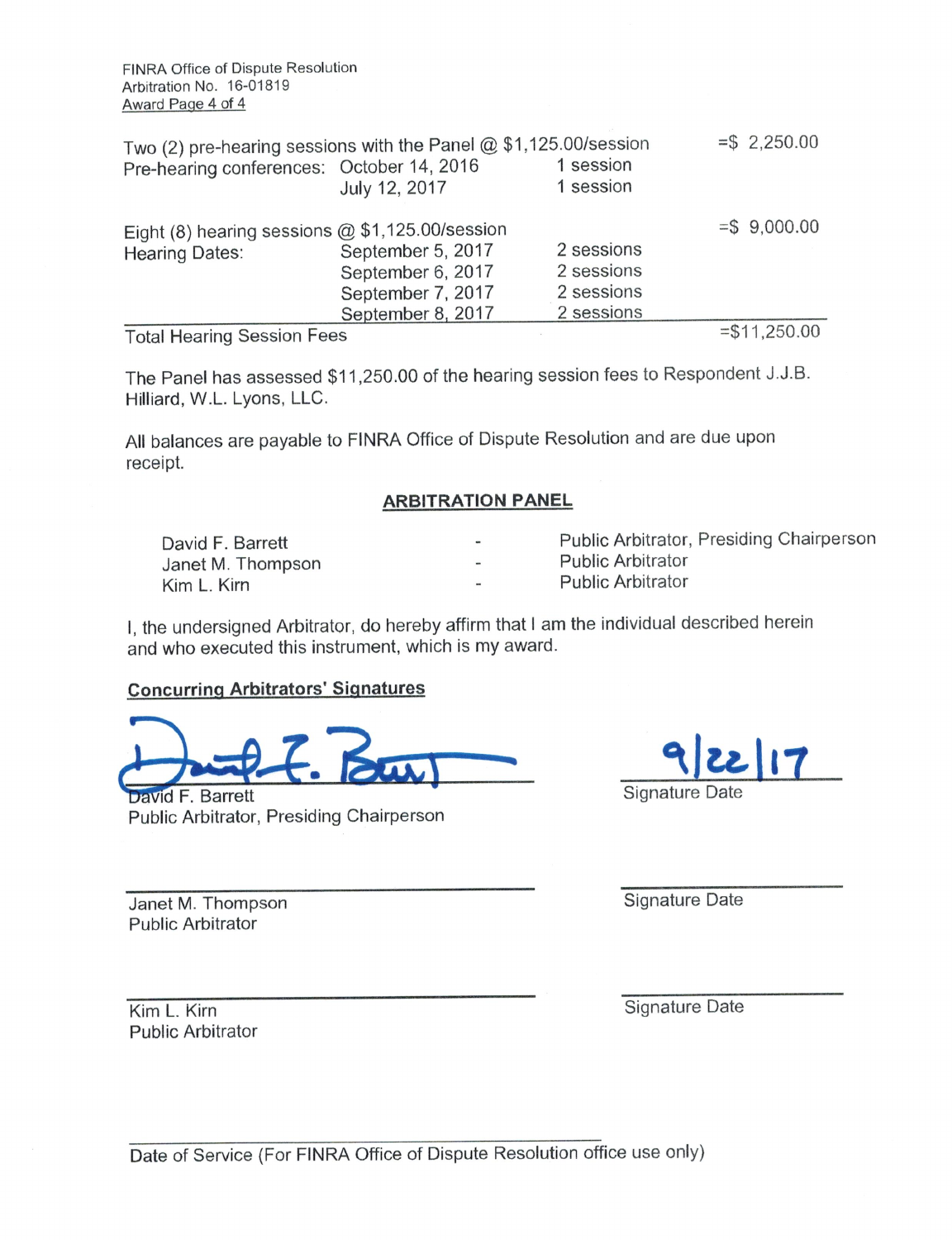FINRA Office of Dispute Resolution Arbitration No. 16-01819 Award Page 4 of 4

| Two (2) pre-hearing sessions with the Panel $@$ \$1,125.00/session |                   |            | $=$ \$2,250.00 |
|--------------------------------------------------------------------|-------------------|------------|----------------|
| Pre-hearing conferences: October 14, 2016                          |                   | 1 session  |                |
|                                                                    | July 12, 2017     | 1 session  |                |
| Eight (8) hearing sessions $@$1,125.00/s$ ession                   |                   |            | $= $ 9,000.00$ |
| <b>Hearing Dates:</b>                                              | September 5, 2017 | 2 sessions |                |
|                                                                    | September 6, 2017 | 2 sessions |                |
|                                                                    | September 7, 2017 | 2 sessions |                |
|                                                                    | September 8, 2017 | 2 sessions |                |
| <b>Total Hearing Session Fees</b>                                  |                   |            | $= $11,250.00$ |

The Panel has assessed \$11,250.00 of the hearing session fees to Respondent J.J.B. Hilliard, W.L. Lyons, LLC.

All balances are payable to FINRA Office of Dispute Resolution and are due upon receipt.

#### **ARBITRATION PANEL**

| David F. Barrett  |                          | <b>Public Arbitrator, Presiding Chairperson</b> |
|-------------------|--------------------------|-------------------------------------------------|
| Janet M. Thompson | $\overline{\phantom{0}}$ | <b>Public Arbitrator</b>                        |
| Kim L. Kim        |                          | <b>Public Arbitrator</b>                        |

I, the undersigned Arbitrator, do hereby affirm that I am the individual described herein and who executed this instrument, which is my award.

#### **Concurring Arbitrators' Signatures**

David F. Barrett Public Arbitrator, Presiding Chairperson

Janet M. Thompson **Public Arbitrator** 

Signature Date

Signature Date

Kim L. Kirn **Public Arbitrator**  Signature Date

Date of Service (For FINRA Office of Dispute Resolution office use only)